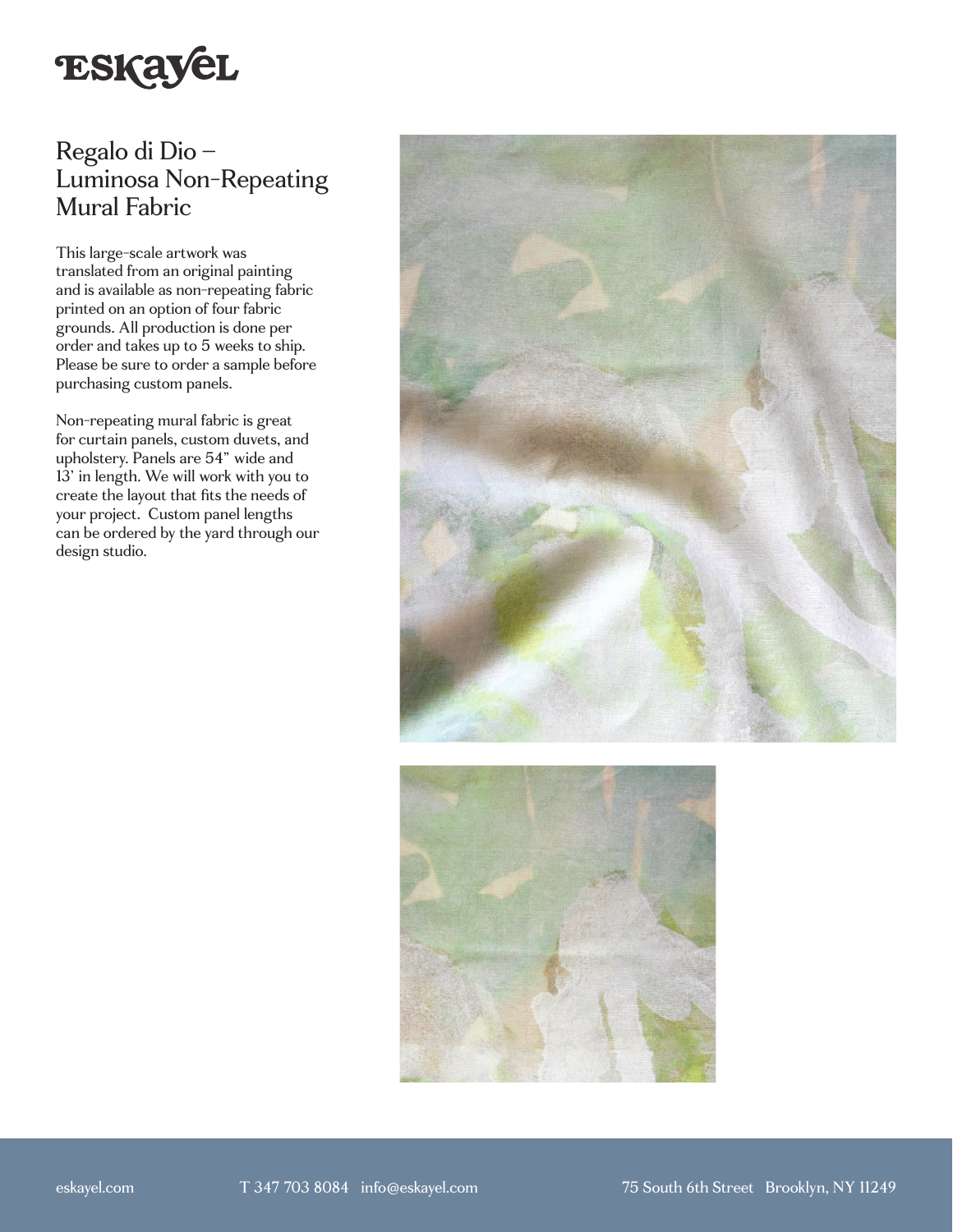

| Mural Fabric  | A complete mural is 4 panels wide (AB, CD, EF, GH). Panels repeat horizontally but not<br>vertically. |
|---------------|-------------------------------------------------------------------------------------------------------|
| Mural Artwork | $216"$ wide x 13' long                                                                                |
| Panel Width   | 54 inches (137.2 cm)                                                                                  |
| Panel Length  | 13' panels (396.24 cm); cut lengths at 13'                                                            |

| Pricing           | Sold by the yard                                         |
|-------------------|----------------------------------------------------------|
| Selvage           | 1,1                                                      |
| Sample Size       | 8.5" x 11"; shows a section of the artwork at full scale |
| Large Sample Size | 25" X 25"; shows a section of the artwork at full scale  |

| Fabric Ground<br>Options | 50/50 linen cotton blend<br>100% oyster linen<br>100% heavyweight linen<br>100% organic cotton denim |
|--------------------------|------------------------------------------------------------------------------------------------------|
| Print Method             | Digital, pigment ink                                                                                 |
| Lead Time                | 4-6 weeks **Rush Service subject to availability. Rush fee does not include expedited shipping.      |

| Care          | Dry clean only                                                                                                                                                                                                                                                                                          |
|---------------|---------------------------------------------------------------------------------------------------------------------------------------------------------------------------------------------------------------------------------------------------------------------------------------------------------|
| Color & Scale | We always strive for color accuracy but please note that colors shown on the website are a repre-<br>sentation only. Please refer to the actual product sample. ** Also due to varying ink/print systems<br>wallpapers and fabrics of the same pattern are not always an exact match in color or scale. |
| Made In       | <b>USA</b>                                                                                                                                                                                                                                                                                              |